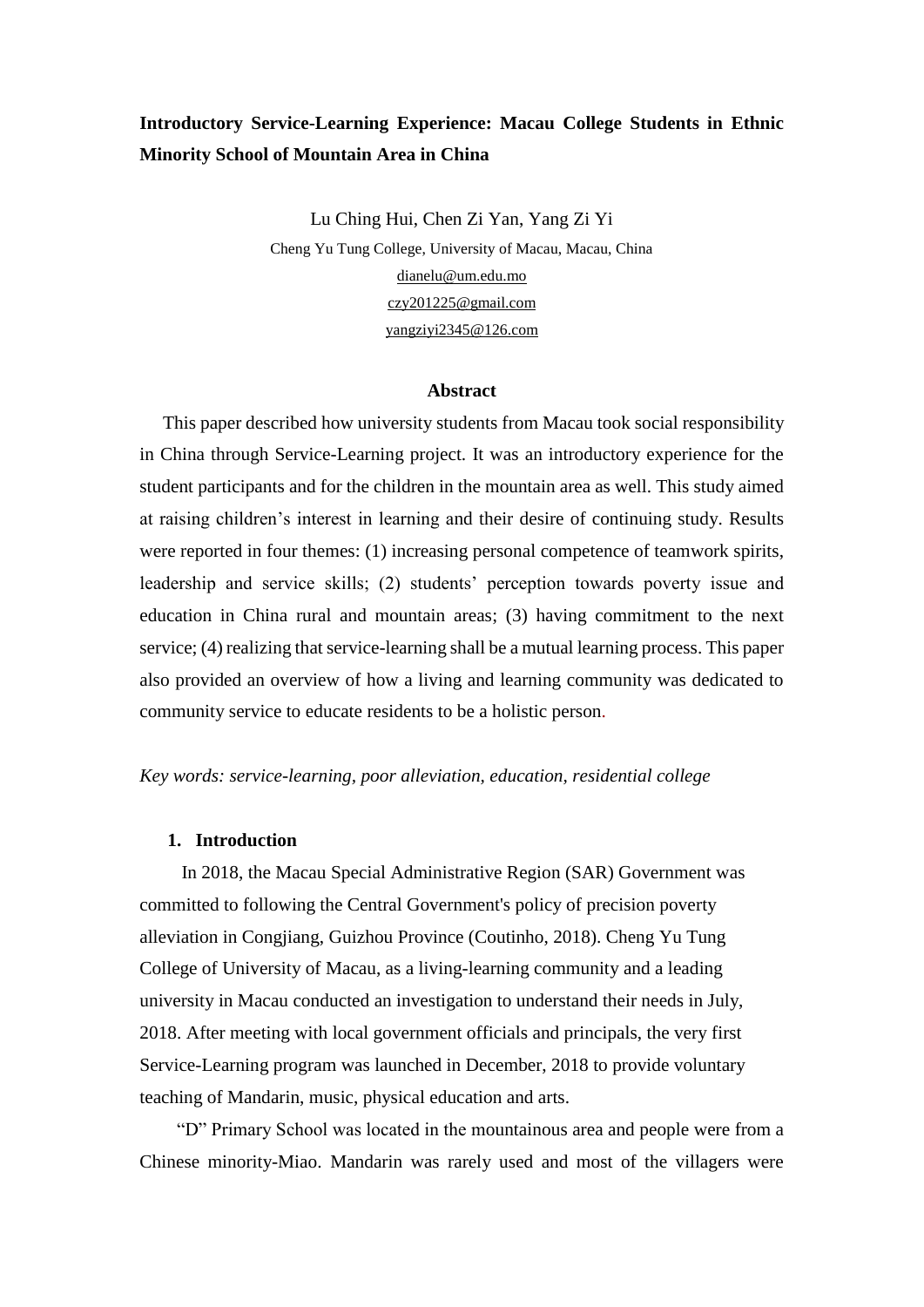illiterate. Since China's reform and opening up, only 2 villagers had high school diploma in the population of 2,000 people. In the face of lacking education resources, "D" primary school only offered kindergarten, first and second grade learning environment. Children were reluctant to go for  $3<sup>rd</sup>$  grade in other villages due to low learning motivation, transportation inconvenience or parents' orders. This project aimed at raising learning interest of these 67 second grade children, and motivating their desires of getting education. Meanwhile, it was also an introductory service experience for most of the College students. In the end, it showed that 13 College students took more social responsibility in response to Macau government policy and to motherland China.

#### **2. Literature Review**

#### **2.1 Macau SAR's Policy of Poverty Alleviation in Guizhou**

 On May 23, 2018, the Chief Executive of the Macau Special Administrative Region (SAR) Government, Chui Sai On, and the Director of the Liaison Office of the Central People's Government in the Macau SAR, Zheng Xiaosong, respectively led a delegation to Guizhou Province to sign the "Poverty Alleviation Cooperation Framework Agreement" with the Guizhou Provincial Government to jointly launch poverty alleviation program. On the one hand, the Macau SAR Government would further deepen the cooperation between Guizhou and Macau in five areas, which were tourism, commerce, education, agriculture and informatization. On the other hand, Macau SAR Government would also assist Congjiang County focusing on "precise poverty alleviation work", which covered the eight scopes of "industry, tourism, culture affairs, education, healthcare, talent development, employment transfer, and donation" (Zhao, 2018). Other than that, the Chief Executive stressed the SAR Government would step up its effort to encourage further participation from the Macau community, regarding poverty reduction in Guizhou. Last but not least, according to the government-to-government agreement, the Macau SAR Government allocated an amount not exceeding 30 million renminbi to support rebuilding of a primary school campus in Congjiang County, which was exactly the "D" Primary mentioned in this study.

## **2.2 "D" Village and "D" Primary School**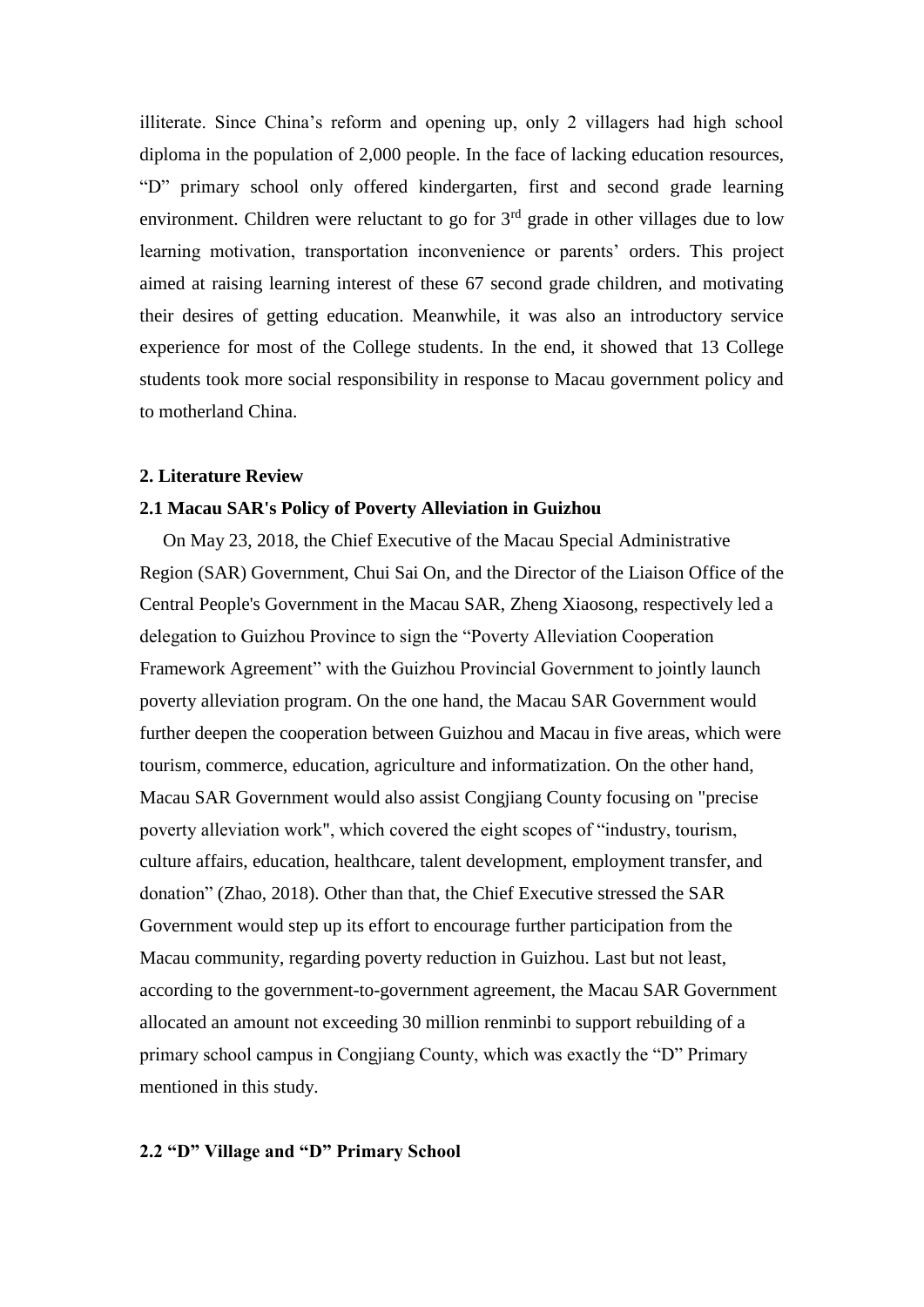"D" Village was mainly composed of Chinese minority-Miao. The village was located on a high slope, the traffic was inconvenient and the information was not smooth. Most of the villagers spoke Miao instead of Mandarin. The villagers still lived in a very traditional farming way. "D" village had a total of 2,000 people and by 2018, there were 346 people still from poverty-stricken poor households.

 "D" Primary School was located in the center of "D" Village, 26 kilometers away from the downtown. "D" School had 216 students, one kindergarten, three classes in the first grade, and two classes in the second grade. There were 9 in-service teachers and only one of them held undergraduate degree. Due to the location in the mountain area, "D" primary school and village might face the shortage of water for two to three months in a year and they might not have enough clean drinking water.

### **2.3 Residential Colleges of University of Macau and Cheng Yu Tung College**

 University of Macau implemented the Residential College system after relocating to its new campus in 2014. As of today, 10 living-learning residential colleges had been established. The objective of the University of Macau whole-person education model was to nurture self-reflective, caring, and socially responsible individuals who can grow in a challenging and multicultural environment (Chen H. D & Gong H, 2016). To achieve this objective, Cheng Yu Tung College organized several programs with the goals to encourage students to practice what they have learned in class and making contribution to the community, and making them a global citizen with sense of responsibility and patriotism.

#### **2.4 Service-Learning and Citizenship**

 The project was designed based on the version of Fertman, White and White's model (1996). The model included four phases: preparation, service, reflection and celebration. In the preparation phase, the team had to understand "D" primary school and students' background, obtaining support from the school and then establishing the service-learning goals, organizing College volunteers to have pre-teaching training. In the service phase, the team started from exploration to understanding and from a group mode to an individual caring way. In the reflection phase, the team carried out group reflection and personal reflection, from What (what I did), So What (what I learned), Now What (how I use what I learned). The celebration phase showed the teaching outcomes to parents, the community and the institution (Jacoby, B.,1996).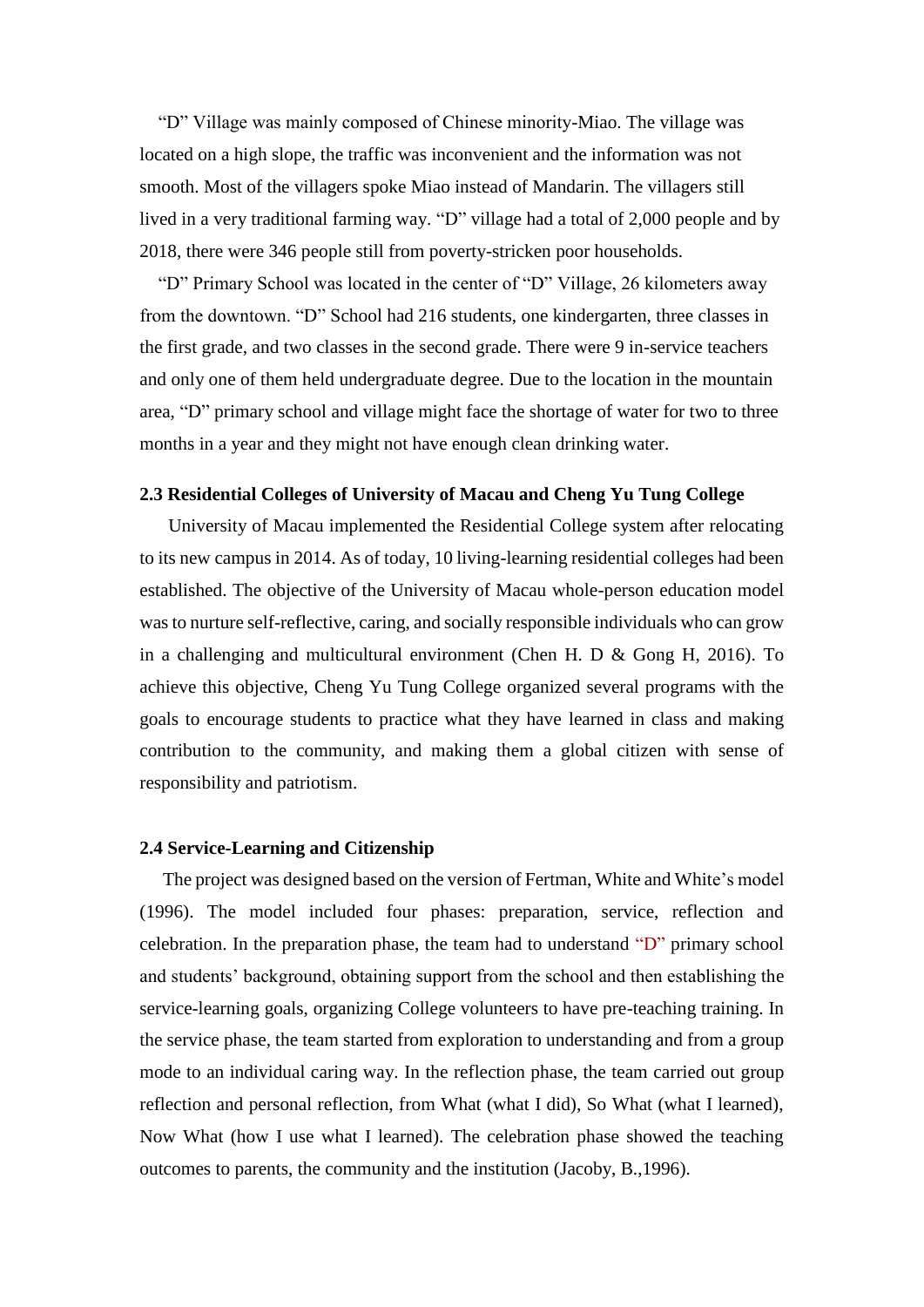It was believed that students can acquire knowledge more quickly when solving practical problems, while service learning provides such an environment. College students had to try to communicate with these children who didn't speak Mandarin fluently. The central claim of this field "service, combined with learning, adds value to each and transforms both (Eyler, J& Giles,D.E 1999) had well displayed through children's behavior and College students' reflection.

 In addition to the foregoing, Service-Learning also provided an ideal environment for connecting these disparate elements, which were values, knowledge, skills, efficacy and commitment, into effective citizenship development. Students would feel a sense of social responsibility first and then acknowledged the importance of social justice. Students might want to do more, seeking the way how to do it better and why it ended up like this. They would try to make a difference, being effective more so they might make strategies or even take some risks, which would also increase their selfconfidence and abilities. Service-Learning had the capacity to develop students who felt connected to community to be committed to engaging in the next service. To sum up, participation in service-learning led to the values, knowledge, skills, efficacy, and commitment that underlay effective citizenship (Eyler, J& Giles,D.E 1999).

#### **2.5 Project Design and Student Participants**

 The service-learning experience was designed for residential college students. Among these 13 participants, 5 were male and 8 were female. Most of them were from different academic disciplines. Only one student had the experience of doing volunteer service in their university life. It was a non-credit bearing, living-learning project and instructed by College Resident Fellow, faculty members, non-government organization and some university students from Congjiang. The project included 16 hours of classroom instruction and preparation, 24 hours of community service, and 6 hours focusing on evaluation.

#### **2.6 Teaching Approach**

 In the service process, "communicative approach" was conducted and used in a small group discussion. This study divided 67 students into 12 groups and each group was assigned a teaching assistant. While one student instructor was in the front teaching, other teaching assistants shall make sure the children what to do and respond correctly. The teaching method trained children's ability in three aspects: linguistic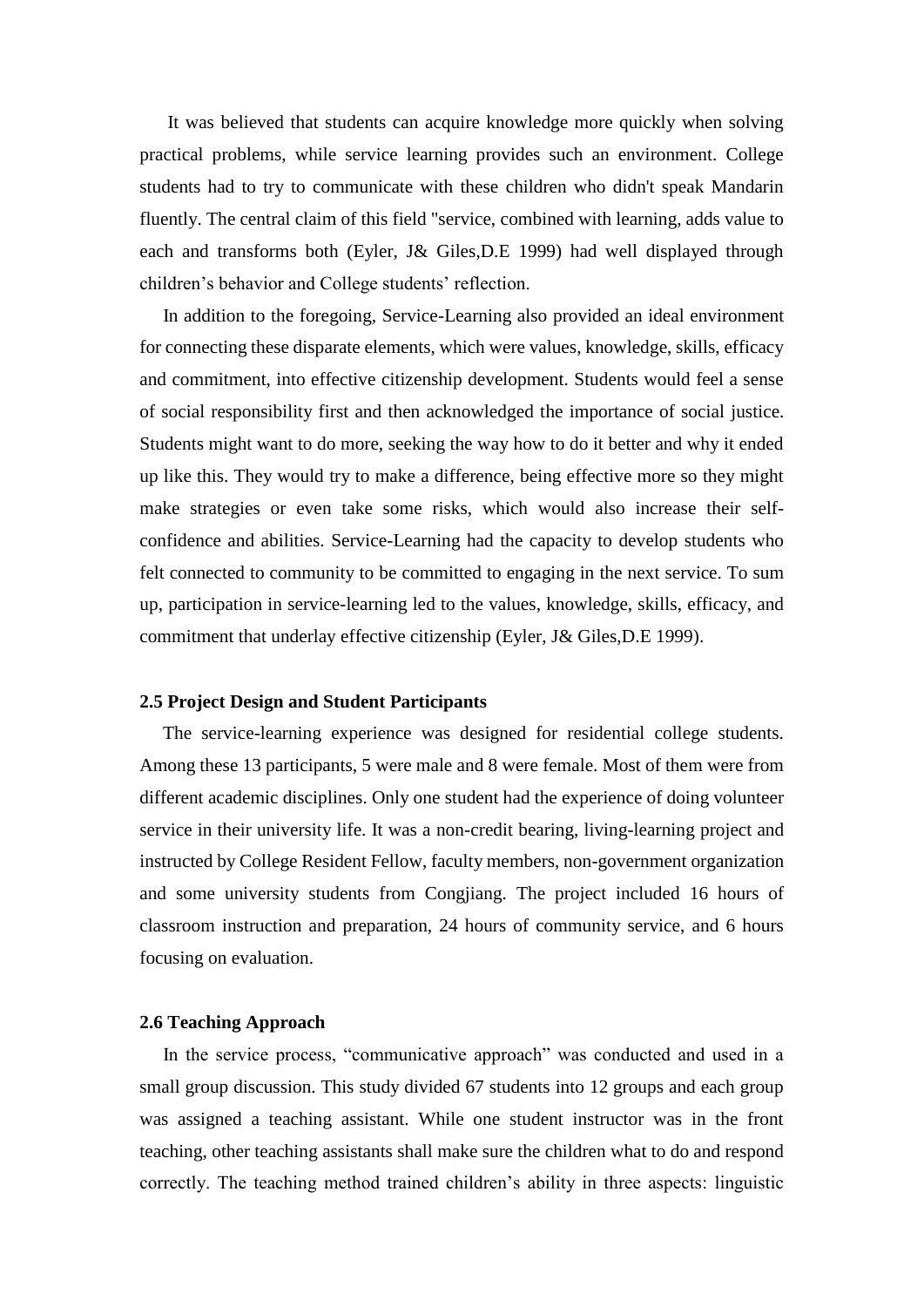competence (its grammar and vocabulary), sociolinguistic competence (how to use and respond to language appropriately) and strategic competence (recognize and repair communication breakdowns before, during, or after they occur) (Miller & Aldred, 2000). In addition, a variety of teaching aids and a lot of interesting activities were applied as another teaching approach. The teaching aids were diverse so as to arouse the children's attention and interests. For example, children would play clarinet, use the labyrinth to practice mandarin, or have its own creative painting and so on. With the mentoring and supervision by the teaching assistants and student instructor, children had the opportunity to receive delicate care and attention. It was a student-centered project, especially for these children who were shy or unable to use Mandarin to express themselves.

#### **3. Study Evaluation**

 The study used a qualitative description method to collect and analyze data. Data was collected by several means, including verbal presentation of student reflections in the meetings, students' written journal reflections, instructor's observations, and partner institution's feedback. In the analysis of teaching results, the study interviewed the school principal and some primary school student representatives to evaluate this project.

 Journal reflection covered the topics of the meaning of service-learning, poverty alleviation, policy-making, education system, sense of social responsibility and personal growth such as teamwork spirits, cultural engagement, and service and leadership skills. All the data was systematically assigned codes to develop a number of meaningful conceptual units. Two researchers codified separately, and subsequently compared the categorizations derived by each.

#### 4. **Results and Discussion**

 Four major themes were identified as students were engaged in the project: a) increasing personal competence of teamwork spirits, leadership and service skills; b) college students' perception towards poverty issue and education in China rural and mountain areas; c) fostering the sense of commitment and social responsibility, and d) it was a mutual beneficial learning process.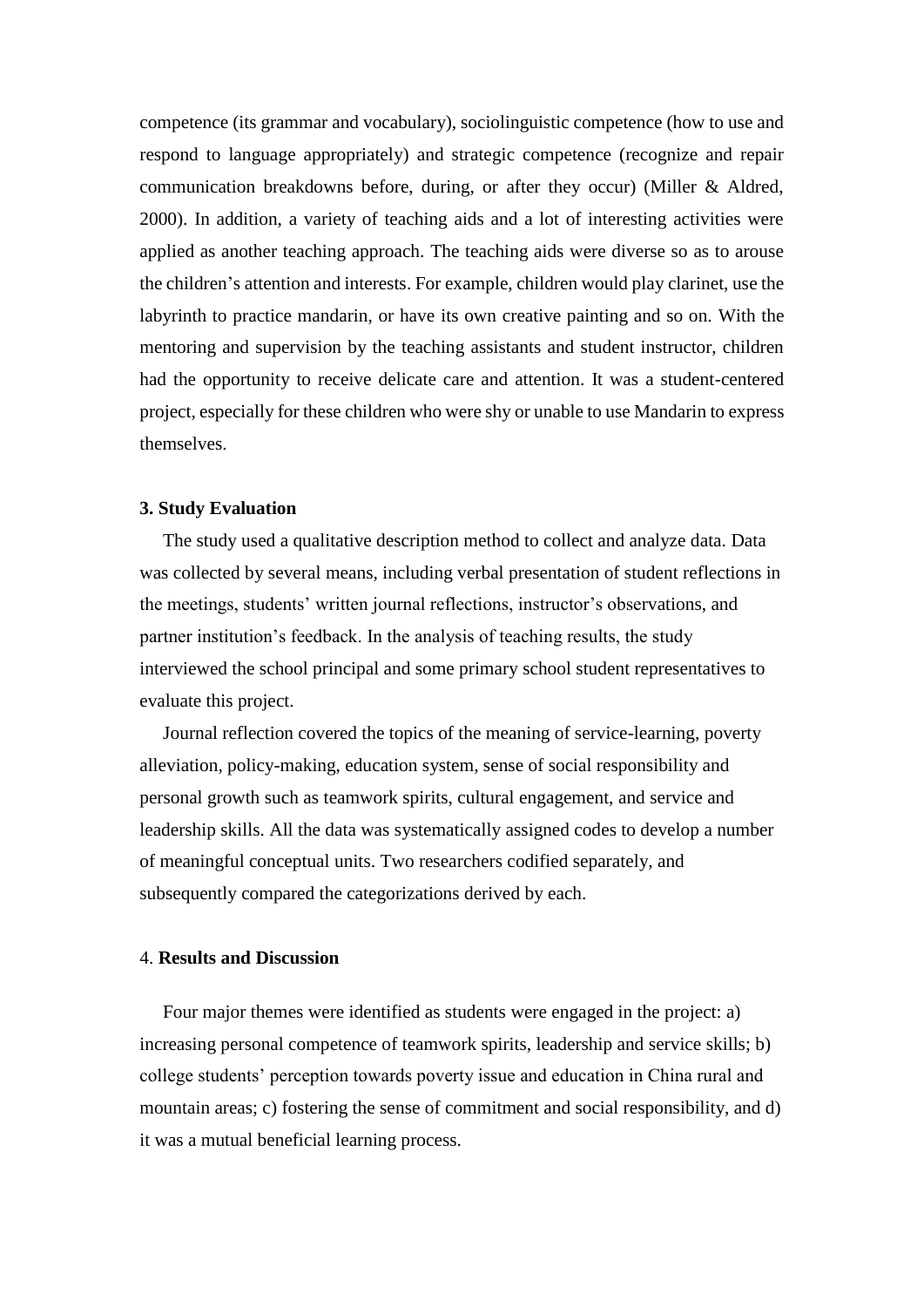# **4.1 Increasing Personal Competence of Teamwork Spirits, Leadership and Service Skills**

 The preparation training helped the team understand the ethnic minority culture, the meaning of Service-Learning and how to communicate with one another. This introductory service experience increased their ability of teamwork spirits in all phases and they also had a significant understanding of leadership and service.

"This Service-Learning journey was the happiest journey to me and my working group was very united and attentive. From the preparation to the on-site teaching, everyone in our group contributed their time and ideas selflessly. If there was any disagreement, we would listen, discuss and analyze it carefully in order to develop a more appropriate teaching plan for the children." (#4)

"We had to teach in front of the classroom. We needed to instruct our teammates and the kids. Then we would become teaching assistants in turns. This made us a leader and a good follower" (#5)

"I am grateful we had each other. We learned how to lead from/in love and service. " $(\#10)$ 

"At the beginning, I thought being the instructor in the front of the classroom would be the most exhausting job, but after the first day, I found that being the teaching assistant with children was the hardest. And then I realized the importance of teamwork: we had to work closely. It was necessary to communicate with each child, making sure they understand what the instructor meant. I also had to learn to how to control the time and allocate some tasks for the children in order to achieve the purpose of teaching." (#12)

# **4.2 College Students' Perception towards Poverty Issue and Education in China Rural and Mountain Areas**

 College students realized that poverty somehow had a strong connection with poor quality education or vice versa. For instance, there are 9 teachers in "D" primary school and only one of them had a bachelor's degree. Compared with the advanced countries in Asia or other countries, the eligibility criteria here is still low (National Institute of Education Science , 2010) and it might indirectly reflect teachers' attitude to children's education .The lax attitude made it harder for teaching and it's quite difficult for college students to communicate with the school equally. Poverty alleviation shall be both economic and humanitarian.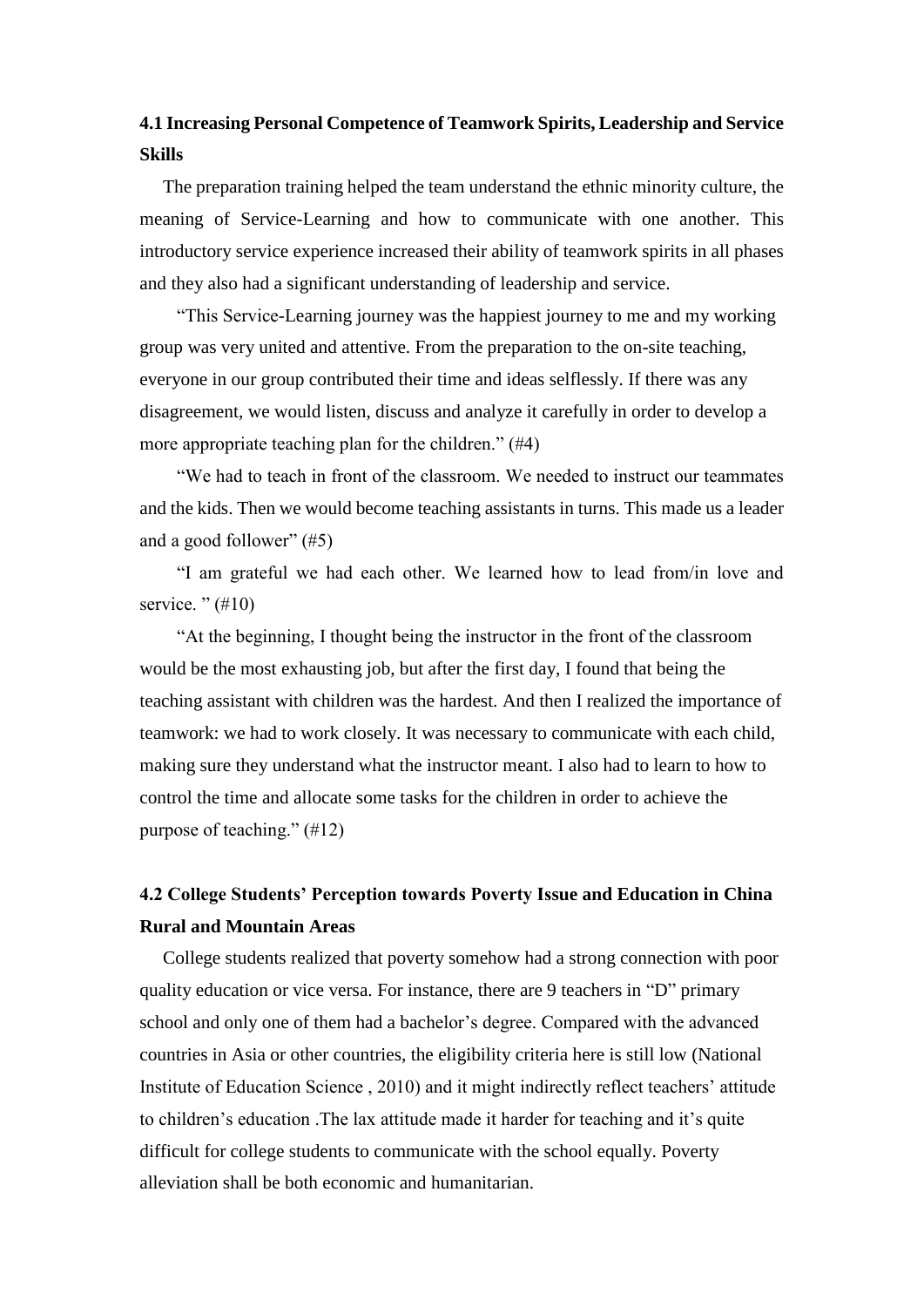"Everyone has the right to get education. Equip our mind and brain make us stronger and that's the moment we don't need poverty alleviation support. We walk ourselves out of poverty!" (#2)

"It's a very good direction that Macau SAR Government tried to support their education affairs. I think that cultivating the young generation will be the long-term helpful way. And it's also crucial for the local teachers to learn more and do more for their own students"  $(#4)$ 

"I think the kids should get more education, not only to get rid of poverty but also be more scientifically to protect their own precious culture!" (#9)

"I think the other way to invest in poverty alleviation is to set up a team of teachers to train the teachers in this rural and mountain areas in China. Only when the teachers get improved can they be educated out of poverty faster." (#3)

#### **4.3 Fostering the Sense of Commitment and Social Responsibility**

 Children's ability of speaking Mandarin and desire of learning was better than expected. By taking care of every student in small groups, they were willing to communicate in Mandarin. The "D" school didn't provide formal classes of arts, physical education and music until the College team came. Children proudly and happily asked their parents to join the celebration party. The principal highly praised the team's contribution and hoped them to come again.

 Moreover, in the investigation last July, the school paid more attention on the teaching subjects, but did not mention about the personal hygiene or moral education of children. It was found children in mountainous areas had serious colds in winter, and the long-term water shortage problem left much to be desired. Besides, children didn't have a good class order. They pushed each other and walked around during the meal, which indicated that the etiquette was needed to improve. Above all, the team members felt fulfilled but found more jobs and challenges, feeling obligated to do more. It was good to see 9 out of 13 members were committed to do the service again.

"You found you had some impact on other people, the kids, the teammates… from their reaction you started to think more about yourself. This was a powerful and meaningful experience" (#11)

"I spent lots of time thinking if it's meaningful to do this service? Then I realized children might not grow that fast, they might not learn that much from me. However, I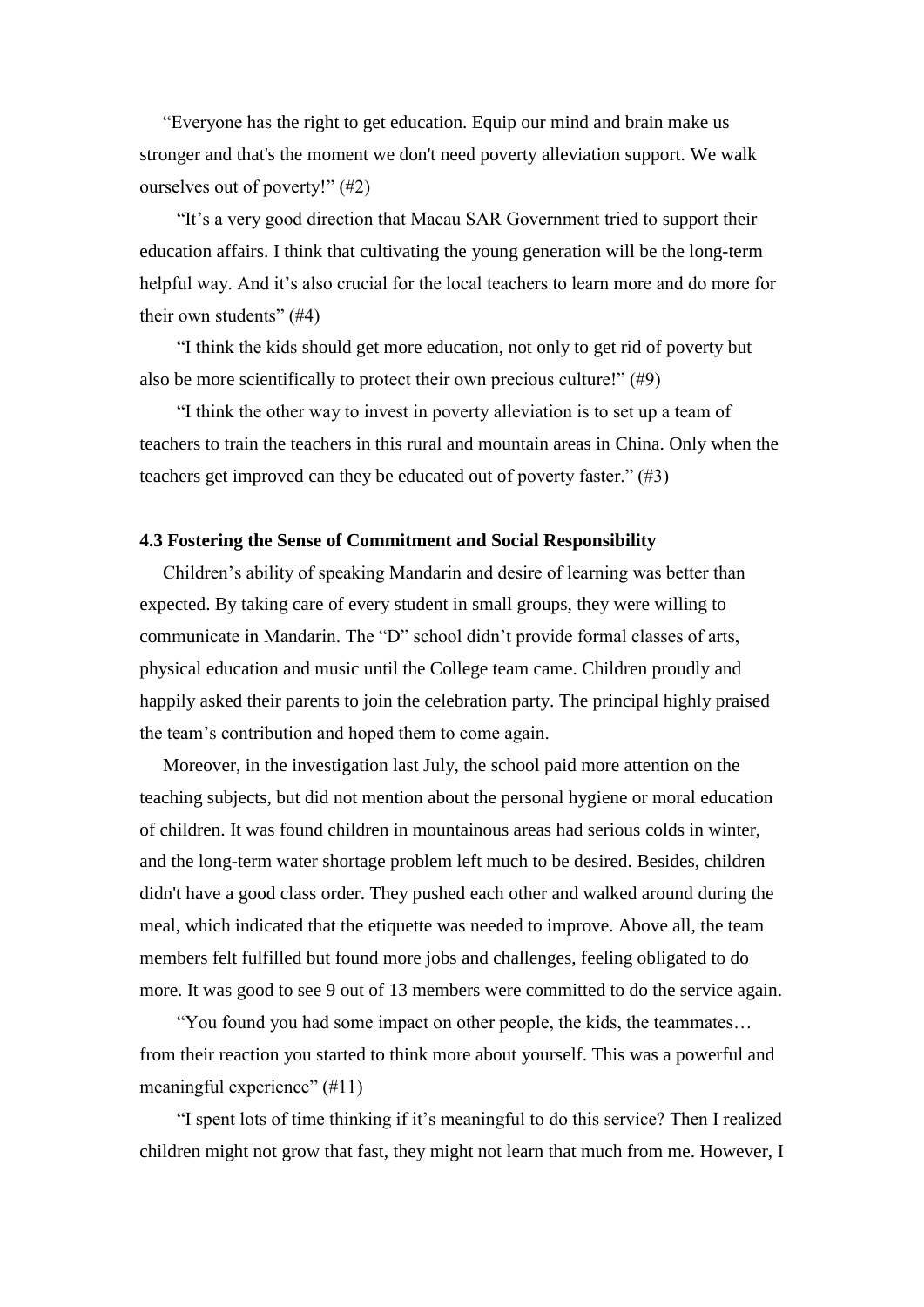am sure they were happy and felt the warmth from the society. They are loved. If we have more and more people get involved in, it will be a big success! " (#8)

"Service-Learning may be more difficult than expected, but if we chose to join, we should do it with heart for that we may affect other person's life forever. No matter how difficult the road is, we must be unremitting." (#3)

#### **4.4 Service-Learning Was a Mutual Beneficial Learning Process**

College students realized that Service-Learning is a two-way and reciprocal process. Unlike traditional volunteer projects or charity actions, Service-Learning programs contain designed learning plans, thorough preparation, structured reflection and concluding celebration. While providing services to the outside world, College students were also influenced by the children. The collision of different life experiences made students understand the importance of understanding and respect more clearly.

"Studying together was a wonderful moment. I like their childlike innocence, which was the beautiful nature of children and what I had been looking for a long time."  $(\#7)$ 

"When we were coaching children one by one, I realized that everyone, no matter at what age or what kind of environment they grew up in, they did desire to be taken seriously. I have learned to understand others better and to consider from their perspectives which also increased my empathy during my very first time Service-Learning experience." (#8)

"I quite agreed with the sentence, 'during the service, what we learn might be always greater than what we served'. We went to the minority villages, experiencing different life styles and learned different cultures. I have learned a lot and I did hope the children too. " $(\text{\#}6)$ 

## **5. Conclusion**

 This study provided an overview of how university students from Macau took social responsibility in ethnic minority school of mountain area in China through Service-Learning project. The main purpose of this Service-Learning project was to enhance children's interest in learning so they were willing to continue to study. After the project, the main purposes had been achieved. Children showed interest in learning and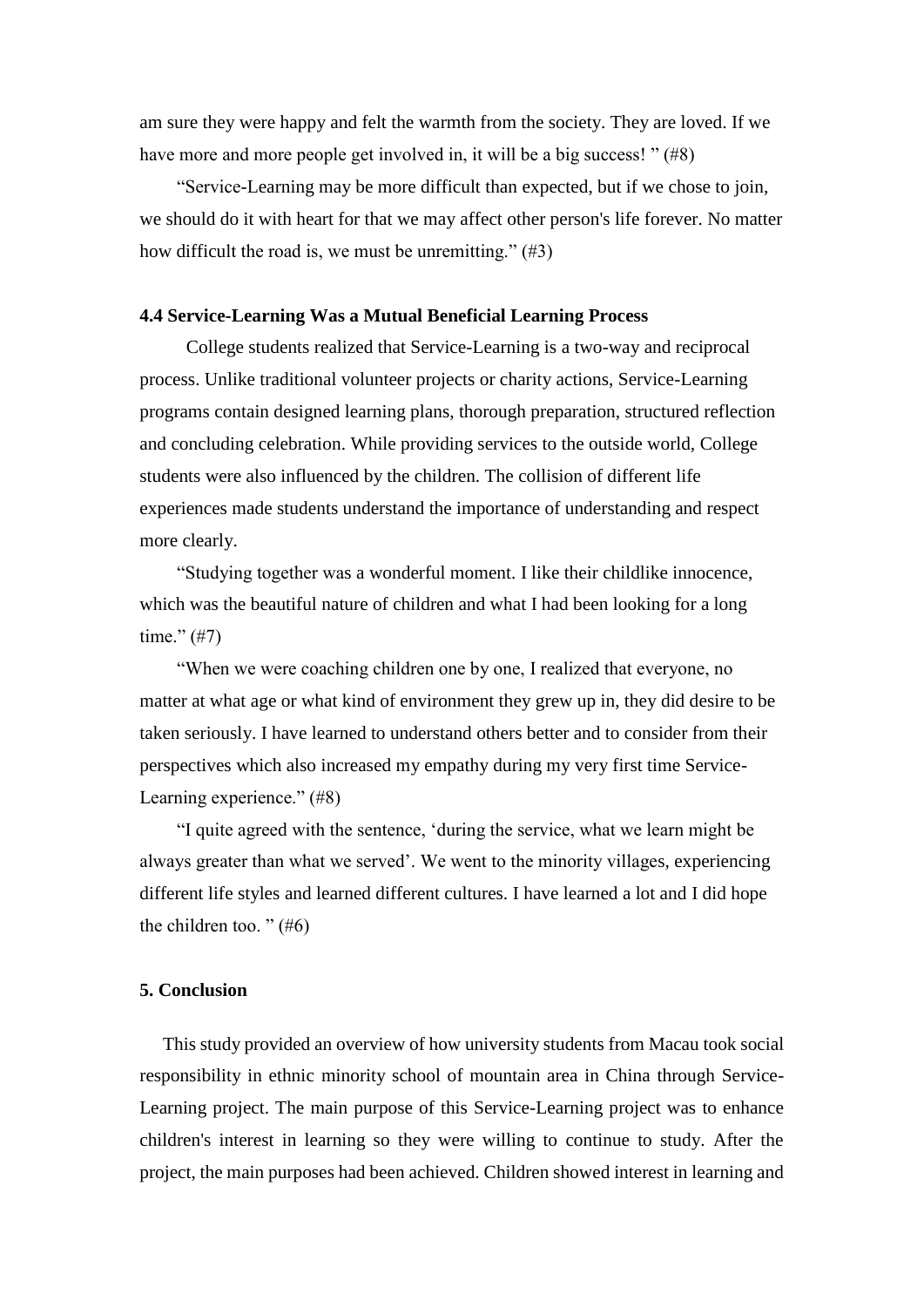actively participated in class activities. College students got improved in teamwork, leadership and service skills. They felt connected to the community and two third of them made commitment to doing the service again next year. The institution acknowledged students' efforts and enthusiasm. Though it was an introductory Service-Learning experience for the College students and for the school, it showed that both sides benefited and learned a lot. This Service-Learning project would be carried out again and personal hygiene and manners should be taken into consideration as well in the near future.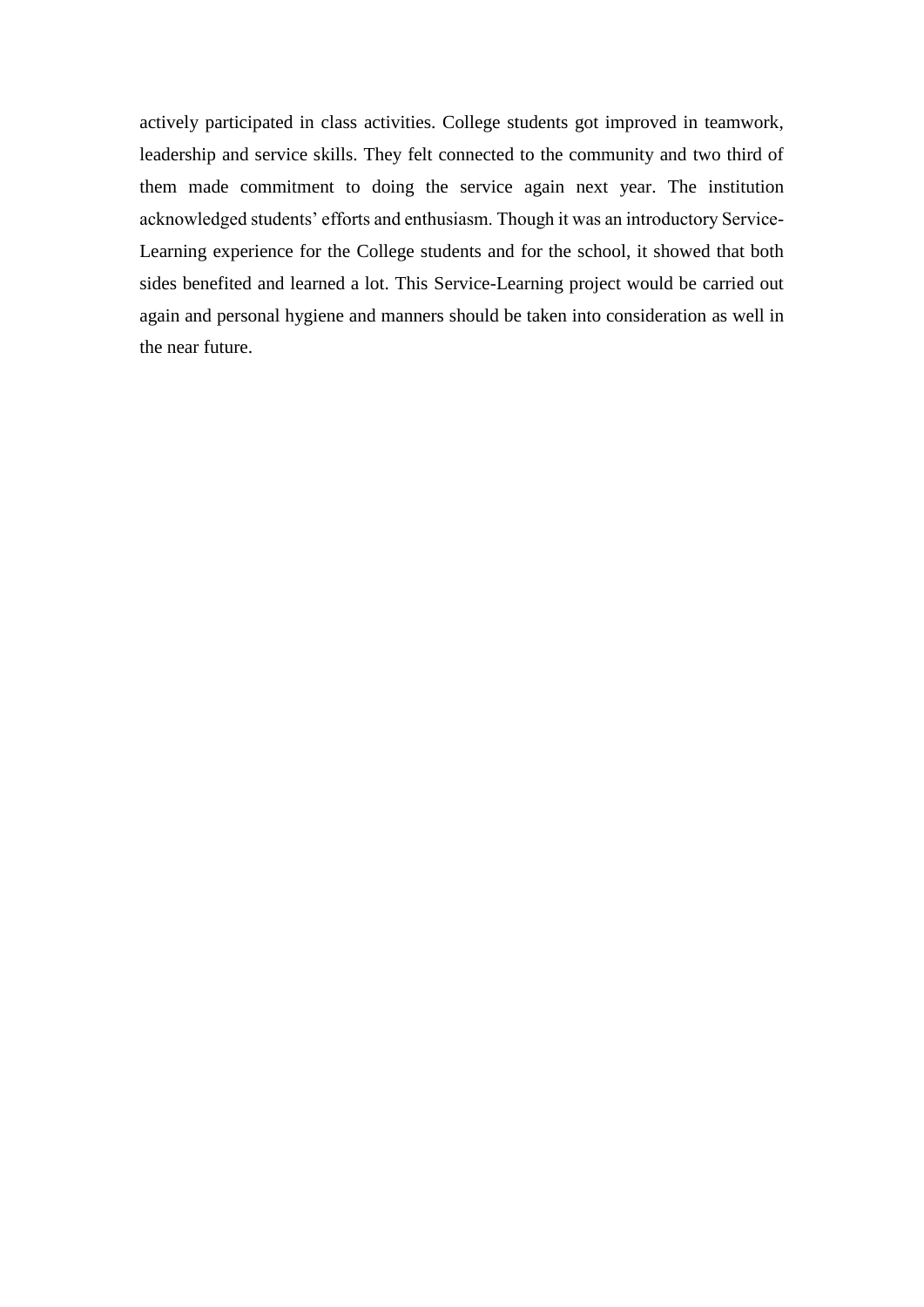## **Reference**

Chen H. D & Gong H (2016) *Studies on the Education of Residential Colleges in Today's Universities*. Xi'an, China. Xi'an Jiaotong University Press

Eyler, J& Giles,D.E (1999). *Where's the Learning in Service-Learning*: San Francisco, CA Jossey-Bass

Jacoby, B. (1996). *Service-Learning in Today's Higher Education*. San Francisco, CA: Jossey-Bass.

Coutinho,P (2018.5.25). Macau Sign Agreements Aimed at Poverty Relief in Guizhou, *Macau Daily Times*. Retrieved from https://macaudailytimes.com.mo/macau-signsagreements-aimed-at-poverty-relief-in-guizhou.html

Richards, J. C., & Rodgers, T. S. (2001). *Approaches and methods in language teaching*. (2nd Ed.). Cambridge: Cambridge University Press.

Wang, J. (1990). Compulsory Nine Year Education in China: Issues and Prospects. *Journal of Education Finance, 15*(4), 487-497. Retrieved from http://www.jstor.org/stable/40703838

Zhao, F.Y(2018.5.23).Macau offers poverty-relief help to Guizhou*,Xinhuanet*. Retrieved from http://www.xinhuanet.com/gangao/2018-05/23/c\_129878753.htm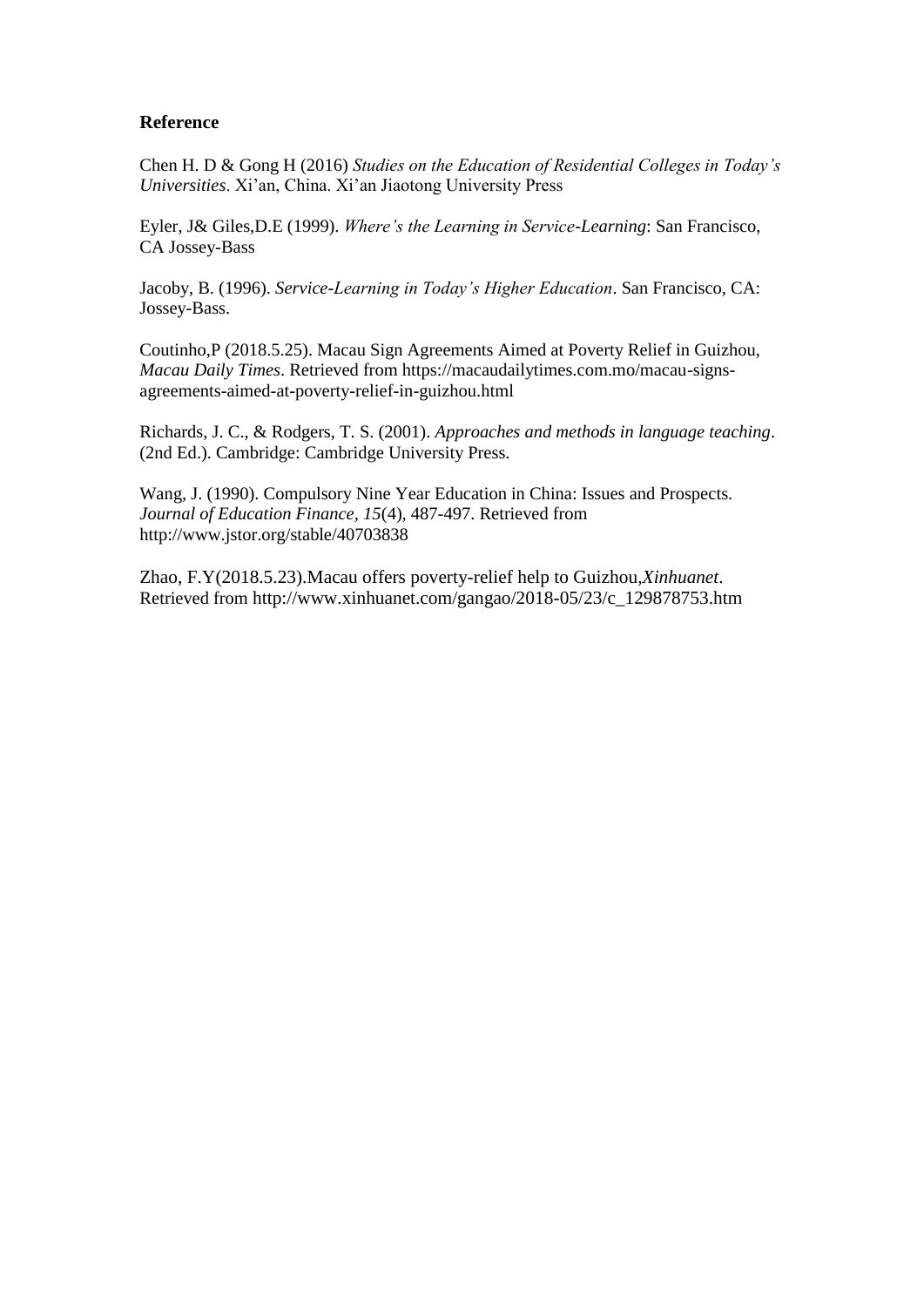# **Biographical sketch of each presenter**

Please send the biographical sketch of the presenters together with the proposal using the following format:

## **Presenter 1**:

- i. Last name followed by first name: Ching Hui, Lu
- ii. Position/department/organisation/country: Resident Fellow/Cheng Yu Tung College/ Macau, China
- iii. Short biography (word count should not exceed 70 words)

Ms. Lu received her master degree on Student Affairs of Higher Education in National Taiwan Normal University. She has been working as a resident fellow in University of Macau for more than 5 years. Ms. Lu conducts many leadership and service programs and Guizhou service-learning project was one of them. Before joining UM, she had worked in National Taiwan University for 7 years.

iv. Contact information (address, email address, homepage)

Email: dianelu@um.edu.mo

Website: NIL

Address: G039, W23 Cheng Yu Tung College, University of Macau, Macau

# **Presenter 2**:

- i. Last name followed by first name: Zi Yan, Chen
- ii. Position/department/organisation/country: Sophomore/ English Education /Cheng Yu Tung College/ Macau, China
- iii. Short biography (word count should not exceed 70 words)

Ms. Chen is a year-two undergraduate from University of Macau and majors in English education. She wants to become a teacher to help students get a better future. This was her first time doing Service-Learning program as a university student. She was in charge of arts courses and enjoyed the process of teaching and playing with them.

iv. Contact information (address, email address, homepage)

Email: [czy201225@gmail.com](mailto:czy201225@gmail.com)

Website: NIL